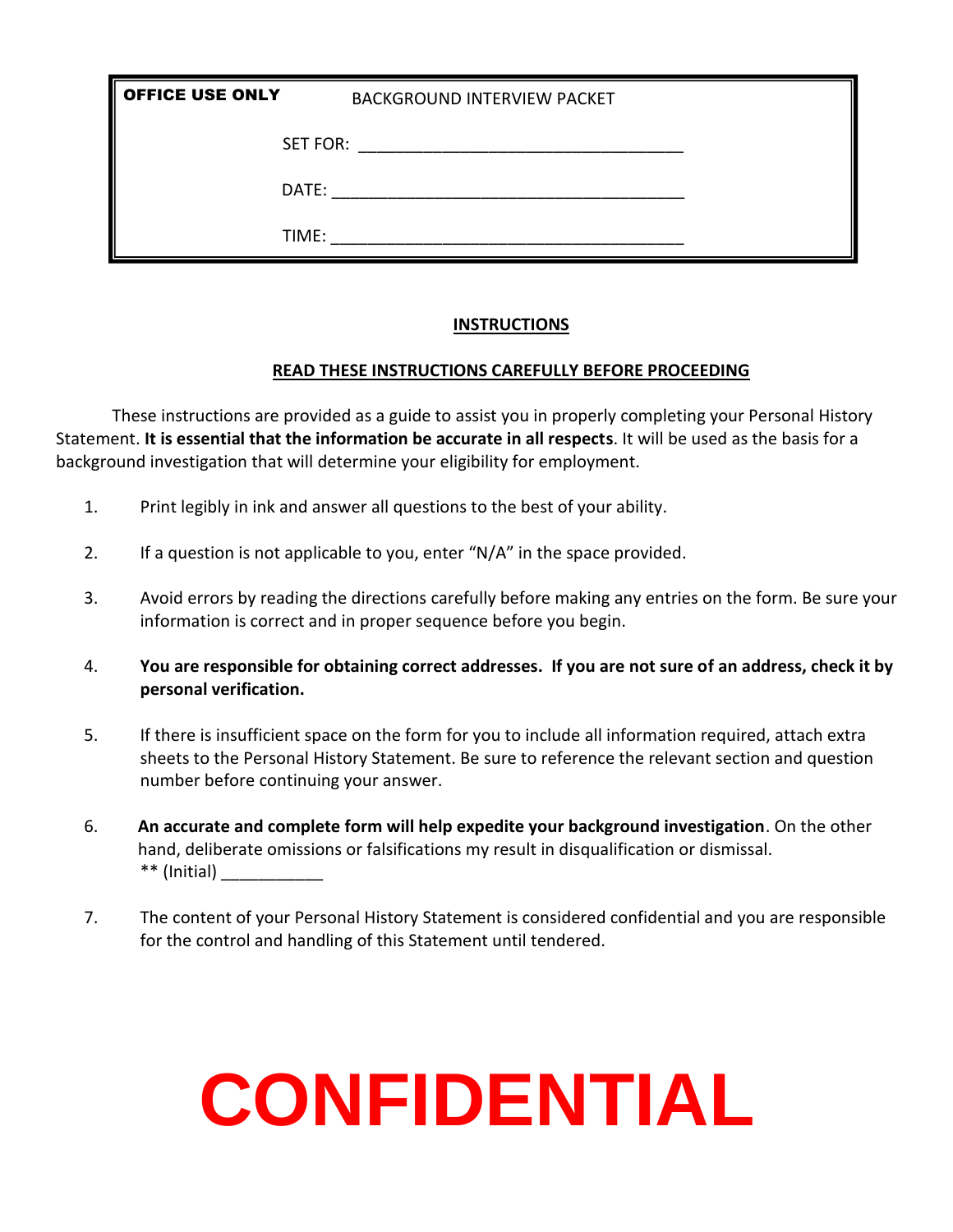# **Bexar County Community Supervision & Corrections Department**

#### PRE-APPOINTMENT INVESTIGATION / PERSONAL HISTORY STATEMENT

|                     |                                  | 2. NICKNAME(S), ALIAS(ES), MAIDEN NAME, OR OTHER NAMES BY WHICH YOU HAVE |  |
|---------------------|----------------------------------|--------------------------------------------------------------------------|--|
|                     |                                  |                                                                          |  |
|                     |                                  |                                                                          |  |
| 3. ADDRESSES:<br>А. |                                  |                                                                          |  |
|                     |                                  |                                                                          |  |
| <b>B.</b>           |                                  |                                                                          |  |
|                     |                                  |                                                                          |  |
| C.                  |                                  |                                                                          |  |
|                     |                                  |                                                                          |  |
|                     |                                  |                                                                          |  |
|                     |                                  |                                                                          |  |
|                     |                                  |                                                                          |  |
|                     | 7. RACE: _______________________ |                                                                          |  |
|                     | 9. HEIGHT: ___________________   |                                                                          |  |
|                     | 11. COLOR OF EYES: ___________   | 12. COLOR OF HAIR: __________________                                    |  |
|                     |                                  |                                                                          |  |
|                     |                                  |                                                                          |  |
|                     |                                  |                                                                          |  |
|                     |                                  |                                                                          |  |

\_\_\_\_\_\_\_\_\_\_\_\_\_\_\_\_\_\_\_\_\_\_\_\_\_\_\_\_\_\_\_\_\_\_\_\_\_\_\_\_\_\_\_\_\_\_\_\_\_\_\_\_\_\_\_\_\_\_\_\_\_\_\_\_\_\_\_\_\_\_\_\_\_\_\_\_\_\_\_\_\_\_\_

\_\_\_\_\_\_\_\_\_\_\_\_\_\_\_\_\_\_\_\_\_\_\_\_\_\_\_\_\_\_\_\_\_\_\_\_\_\_\_\_\_\_\_\_\_\_\_\_\_\_\_\_\_\_\_\_\_\_\_\_\_\_\_\_\_\_\_\_\_\_\_\_\_\_\_\_\_\_\_\_\_\_\_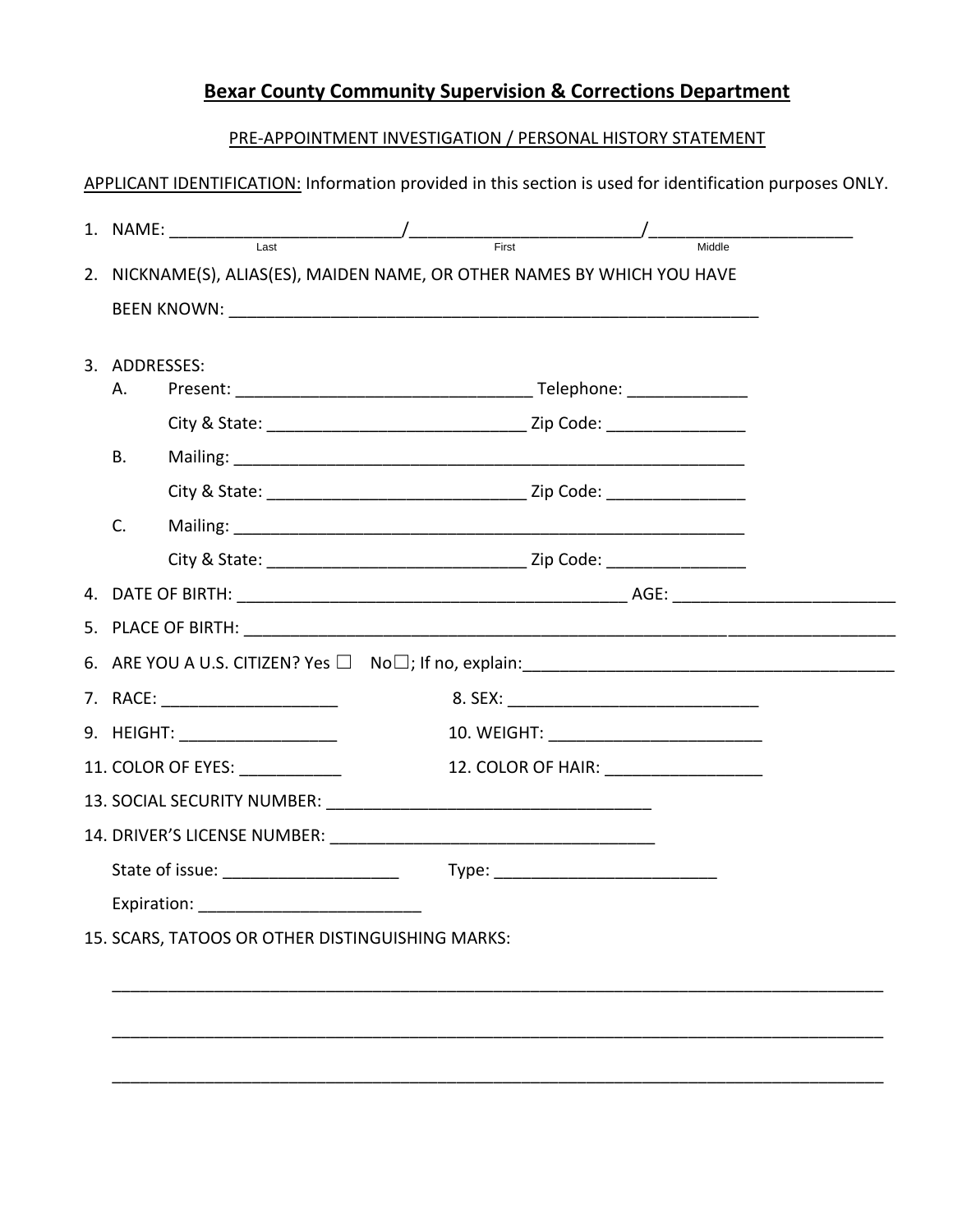**EMPLOYMENT/ EXPERIENCE:** List all employment in the last 10 years beginning with your present or most recent job. Include part-time, temporary, or seasonal employment. Include all periods of unemployment, and related unpaid experiences, e.g. volunteer work, internships, etc. (For additional space, use back of these sheets, following the same format).

| $\overline{C}$ itv                                                          | $\overline{\text{State}}$ | Zip code              | Phone Number        |
|-----------------------------------------------------------------------------|---------------------------|-----------------------|---------------------|
|                                                                             |                           |                       |                     |
|                                                                             |                           |                       |                     |
|                                                                             |                           |                       |                     |
| If currently employed, may we contact your supervisor? $\Box$ Yes $\Box$ No |                           |                       |                     |
|                                                                             |                           |                       |                     |
|                                                                             |                           |                       |                     |
|                                                                             |                           |                       |                     |
|                                                                             |                           |                       |                     |
|                                                                             |                           |                       |                     |
|                                                                             |                           |                       |                     |
|                                                                             |                           |                       |                     |
| $\overline{\text{City}}$                                                    |                           | State <b>Zip code</b> | Phone Number        |
|                                                                             |                           |                       |                     |
|                                                                             |                           |                       |                     |
|                                                                             |                           |                       |                     |
| If currently employed, may we contact your supervisor? $\Box$ Yes $\Box$ No |                           |                       |                     |
|                                                                             |                           |                       |                     |
|                                                                             |                           |                       |                     |
|                                                                             |                           |                       |                     |
|                                                                             |                           |                       |                     |
|                                                                             |                           |                       |                     |
|                                                                             |                           |                       |                     |
| City                                                                        | State                     | Zip code              | <b>Phone Number</b> |
|                                                                             |                           |                       |                     |
|                                                                             |                           |                       |                     |
|                                                                             |                           |                       |                     |
| If currently employed, may we contact your supervisor? $\Box$ Yes $\Box$ No |                           |                       |                     |
|                                                                             |                           |                       |                     |
|                                                                             |                           |                       |                     |
|                                                                             |                           |                       |                     |
|                                                                             |                           |                       |                     |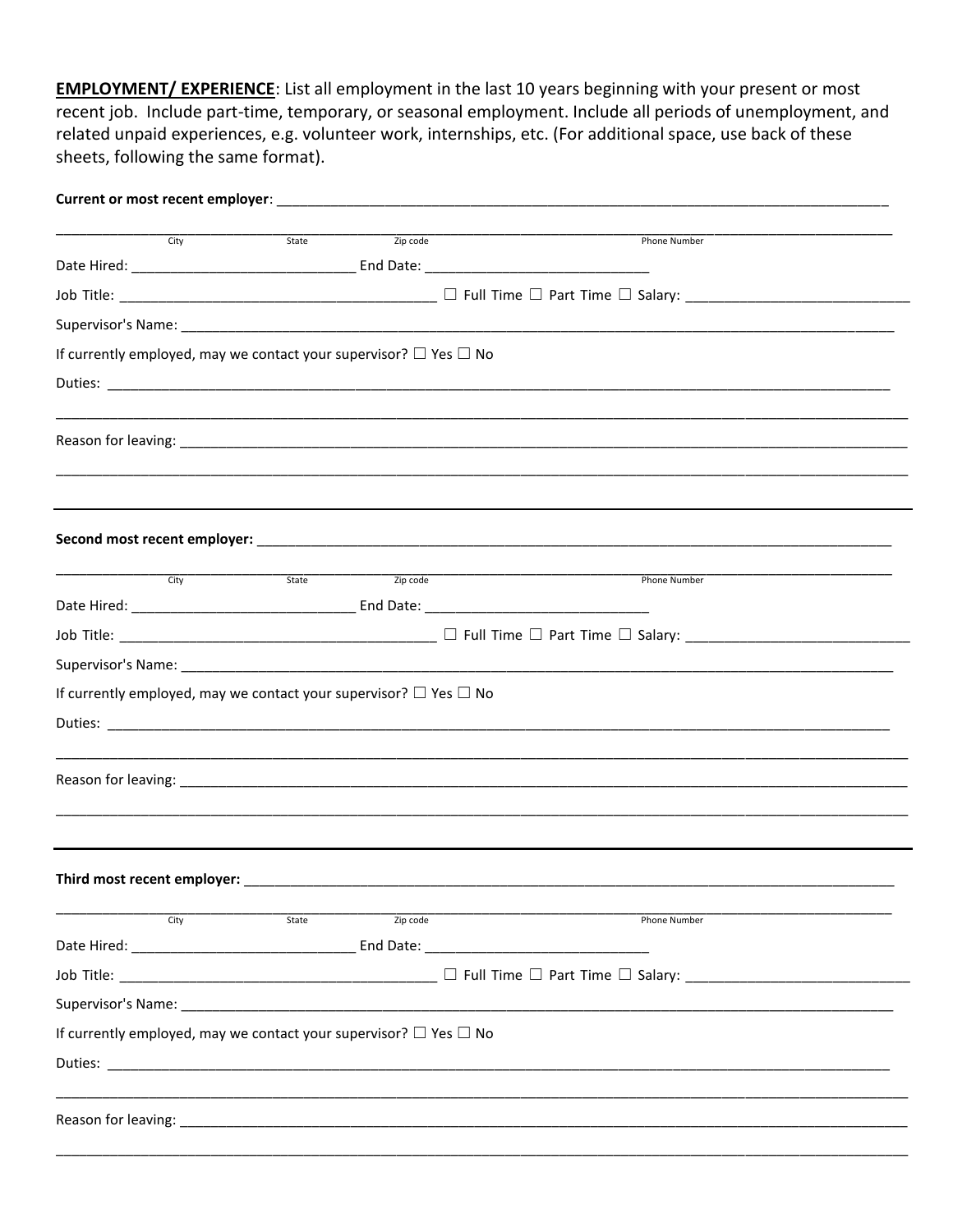# **EMPLOYMENT/EXPERIENCE (continued):**

| City                                                                        | State | Zip code              | Phone Number                                                                                                                                                                                                                   |
|-----------------------------------------------------------------------------|-------|-----------------------|--------------------------------------------------------------------------------------------------------------------------------------------------------------------------------------------------------------------------------|
|                                                                             |       |                       |                                                                                                                                                                                                                                |
|                                                                             |       |                       |                                                                                                                                                                                                                                |
|                                                                             |       |                       |                                                                                                                                                                                                                                |
| If currently employed, may we contact your supervisor? $\Box$ Yes $\Box$ No |       |                       |                                                                                                                                                                                                                                |
|                                                                             |       |                       |                                                                                                                                                                                                                                |
|                                                                             |       |                       |                                                                                                                                                                                                                                |
|                                                                             |       |                       |                                                                                                                                                                                                                                |
|                                                                             |       |                       |                                                                                                                                                                                                                                |
|                                                                             |       |                       |                                                                                                                                                                                                                                |
|                                                                             |       |                       |                                                                                                                                                                                                                                |
|                                                                             |       |                       |                                                                                                                                                                                                                                |
| $\overline{\text{City}}$                                                    |       | State <b>Zip code</b> | Phone Number                                                                                                                                                                                                                   |
|                                                                             |       |                       |                                                                                                                                                                                                                                |
|                                                                             |       |                       |                                                                                                                                                                                                                                |
|                                                                             |       |                       |                                                                                                                                                                                                                                |
| If currently employed, may we contact your supervisor? $\Box$ Yes $\Box$ No |       |                       |                                                                                                                                                                                                                                |
|                                                                             |       |                       |                                                                                                                                                                                                                                |
|                                                                             |       |                       |                                                                                                                                                                                                                                |
|                                                                             |       |                       | Reason for leaving: 1990 and 2000 and 2000 and 2000 and 2000 and 2000 and 2000 and 2000 and 2000 and 2000 and 2000 and 2000 and 2000 and 2000 and 2000 and 2000 and 2000 and 2000 and 2000 and 2000 and 2000 and 2000 and 2000 |
|                                                                             |       |                       |                                                                                                                                                                                                                                |
|                                                                             |       |                       |                                                                                                                                                                                                                                |
|                                                                             |       |                       |                                                                                                                                                                                                                                |
| City                                                                        | State | Zip code              | <b>Phone Number</b>                                                                                                                                                                                                            |
|                                                                             |       |                       |                                                                                                                                                                                                                                |
|                                                                             |       |                       |                                                                                                                                                                                                                                |
|                                                                             |       |                       |                                                                                                                                                                                                                                |
| If currently employed, may we contact your supervisor? $\Box$ Yes $\Box$ No |       |                       |                                                                                                                                                                                                                                |
|                                                                             |       |                       |                                                                                                                                                                                                                                |
|                                                                             |       |                       |                                                                                                                                                                                                                                |
|                                                                             |       |                       |                                                                                                                                                                                                                                |
|                                                                             |       |                       |                                                                                                                                                                                                                                |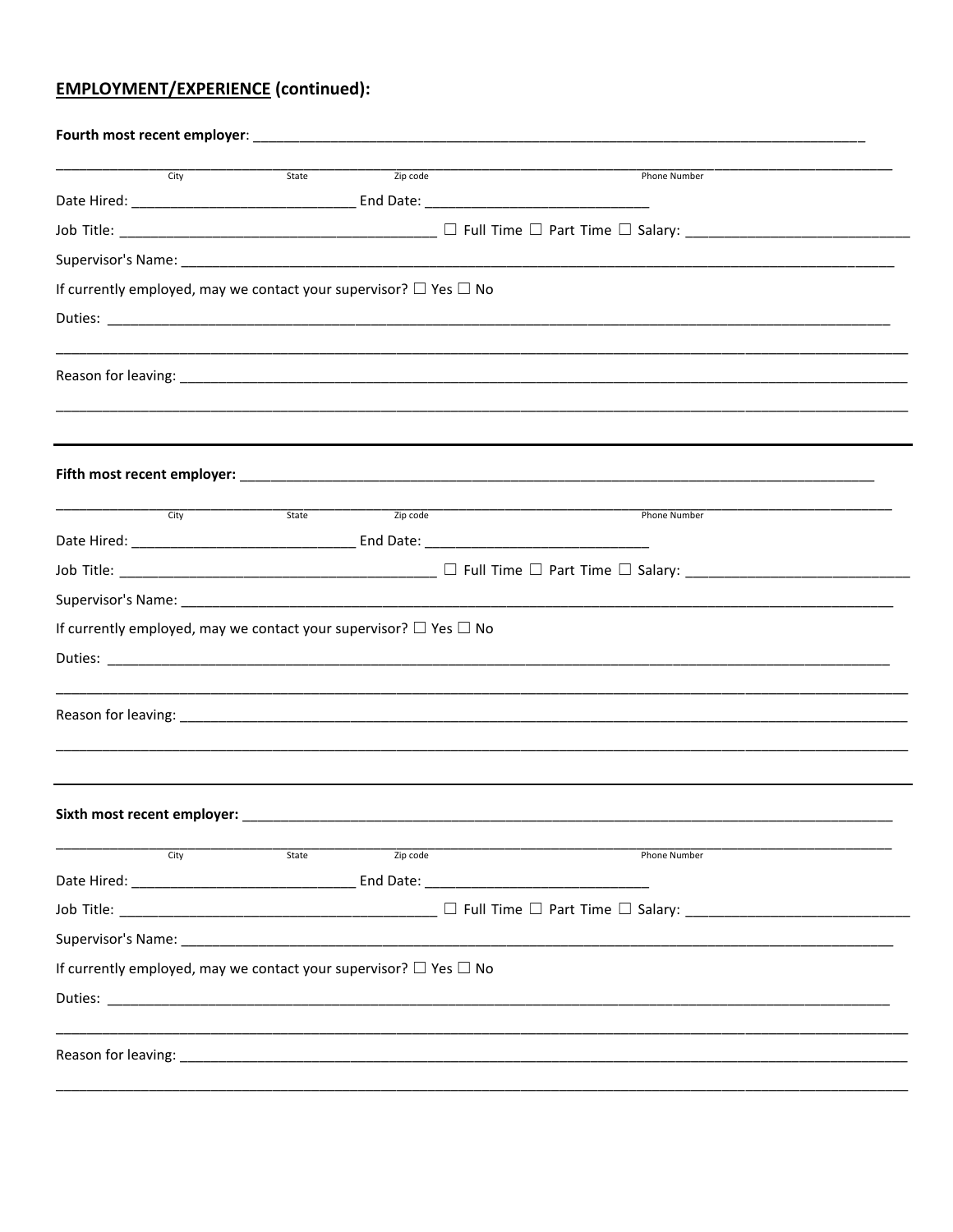#### **MILITARY RECORD:**

| 1. Have you served in the U.S. Armed Forces? Yes $\square$ No $\square$                                                                                |        |      |             |                                                                          |  |  |
|--------------------------------------------------------------------------------------------------------------------------------------------------------|--------|------|-------------|--------------------------------------------------------------------------|--|--|
|                                                                                                                                                        |        |      |             |                                                                          |  |  |
|                                                                                                                                                        |        |      |             |                                                                          |  |  |
|                                                                                                                                                        |        |      |             |                                                                          |  |  |
|                                                                                                                                                        |        |      |             |                                                                          |  |  |
|                                                                                                                                                        |        |      |             |                                                                          |  |  |
|                                                                                                                                                        |        |      |             |                                                                          |  |  |
| 3. Were you ever disciplined while in the Military service (include court-martial, captain's masts,<br>company punishment, etc.)? Yes $\Box$ No $\Box$ |        |      |             |                                                                          |  |  |
| Charge                                                                                                                                                 | Agency | Date | Age at Time | <b>Disposition</b>                                                       |  |  |
|                                                                                                                                                        |        |      |             |                                                                          |  |  |
|                                                                                                                                                        |        |      |             |                                                                          |  |  |
|                                                                                                                                                        |        |      |             |                                                                          |  |  |
|                                                                                                                                                        |        |      |             |                                                                          |  |  |
|                                                                                                                                                        |        |      |             |                                                                          |  |  |
|                                                                                                                                                        |        |      |             |                                                                          |  |  |
|                                                                                                                                                        |        |      |             |                                                                          |  |  |
|                                                                                                                                                        |        |      |             |                                                                          |  |  |
|                                                                                                                                                        |        |      |             |                                                                          |  |  |
|                                                                                                                                                        |        |      |             |                                                                          |  |  |
|                                                                                                                                                        |        |      |             |                                                                          |  |  |
|                                                                                                                                                        |        |      |             |                                                                          |  |  |
|                                                                                                                                                        |        |      |             |                                                                          |  |  |
|                                                                                                                                                        |        |      |             |                                                                          |  |  |
|                                                                                                                                                        |        |      |             |                                                                          |  |  |
|                                                                                                                                                        |        |      |             |                                                                          |  |  |
|                                                                                                                                                        |        |      |             |                                                                          |  |  |
|                                                                                                                                                        |        |      |             | If you received a Discharge other than Honorable, give complete details. |  |  |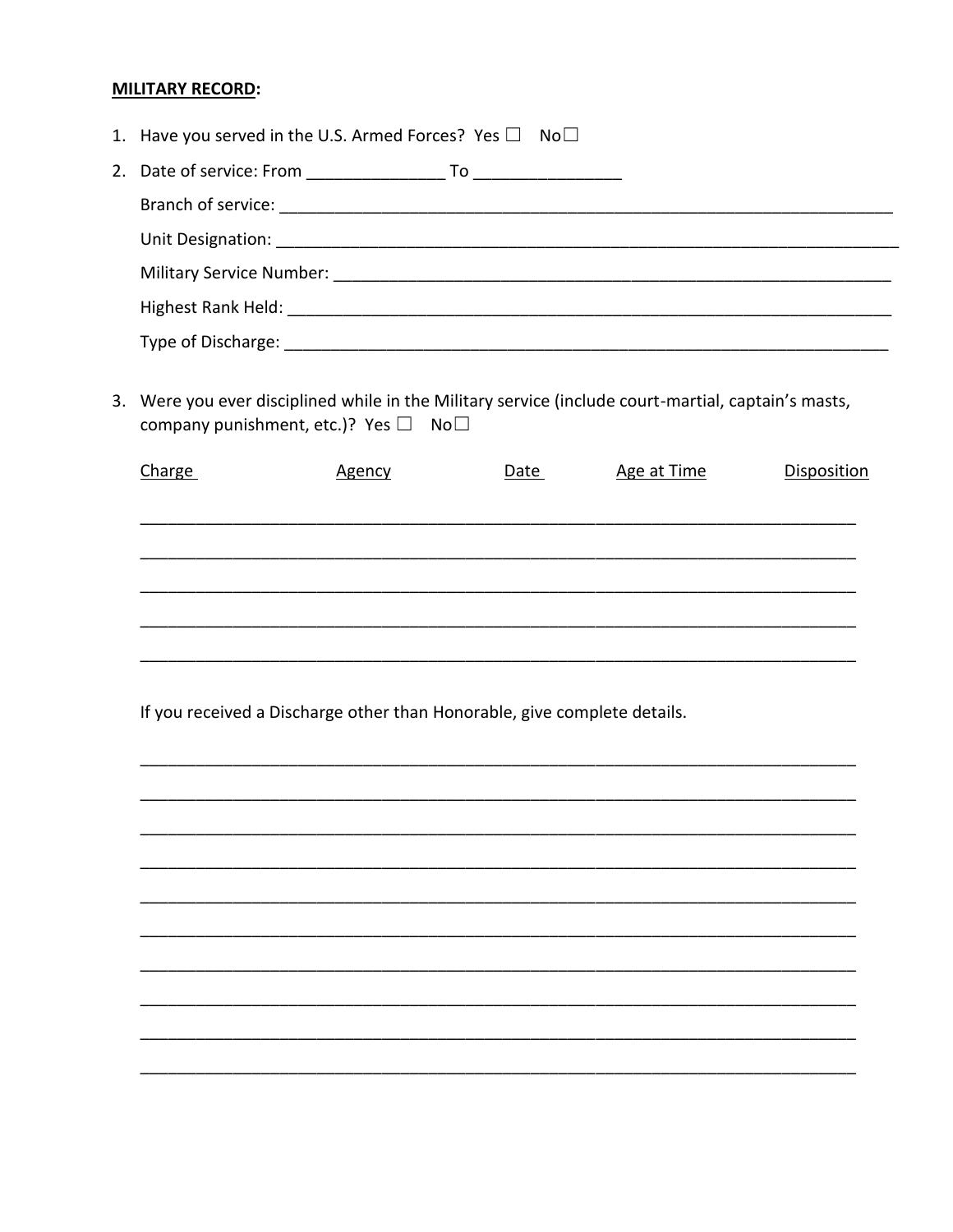#### **EDUCATION HISTORY:**

1. Cite highest level of education attained: \_\_\_\_\_\_\_\_\_\_\_\_\_\_\_\_\_\_\_\_\_\_\_\_\_\_\_\_\_\_\_\_\_\_\_

\_\_\_\_\_\_\_\_\_\_\_\_\_\_\_\_\_\_\_\_\_\_\_\_\_\_\_\_\_\_\_\_\_\_\_\_\_\_\_\_\_\_\_\_\_\_\_\_\_

- A. Name of education institution: <br>
and the same of education institution: Address, City, State & Zip Code:
- B. Cite major field of study or concentration at highest level of education achievement:
- 2. List ALL colleges or universities attended; dates attended; local; degrees received and when conferred; major/minor.

| FROM / TO | <b>COLLEGE/CITY-STATE</b> | <b>DEGREE/DATE</b> | <b>MAJOR/MINOR</b> |
|-----------|---------------------------|--------------------|--------------------|
|           |                           |                    |                    |
|           |                           |                    |                    |
|           |                           |                    |                    |
|           |                           |                    |                    |
|           |                           |                    |                    |
|           |                           |                    |                    |
|           |                           |                    |                    |
|           |                           |                    |                    |

\_\_\_\_\_\_\_\_\_\_\_\_\_\_\_\_\_\_\_\_\_\_\_\_\_\_\_\_\_\_\_\_\_\_\_\_\_\_\_\_\_\_\_\_\_\_\_\_\_\_\_\_\_\_\_\_\_ \_\_\_\_\_\_\_\_\_\_\_\_\_\_\_\_\_\_\_\_

\_\_\_\_\_\_\_\_\_\_\_\_\_\_\_\_\_\_\_\_\_\_\_\_\_\_\_\_\_\_\_\_\_\_\_\_\_\_\_\_\_\_\_\_\_\_\_\_\_\_\_\_\_\_\_\_\_\_\_\_\_\_\_\_\_\_\_\_\_\_\_\_\_\_\_\_\_

\_\_\_\_\_\_\_\_\_\_\_\_\_\_\_\_\_\_\_\_\_\_\_\_\_\_\_\_\_\_\_\_\_\_\_\_\_\_\_\_\_\_\_\_\_\_\_\_\_\_\_\_\_\_\_\_\_\_\_\_\_\_\_\_\_\_\_\_\_\_\_\_\_\_\_\_\_

\_\_\_\_\_\_\_\_\_\_\_\_\_\_\_\_\_\_\_\_\_\_\_\_\_\_\_\_\_\_\_\_\_\_\_\_\_\_\_\_\_\_\_\_\_\_\_\_\_\_\_\_\_\_\_\_\_\_\_\_\_\_\_\_\_\_\_\_\_\_\_\_\_\_\_\_\_

\_\_\_\_\_\_\_\_\_\_\_\_\_\_\_\_\_\_\_\_\_\_\_\_\_\_\_\_\_\_\_\_\_\_\_\_\_\_\_\_\_\_\_\_\_\_\_\_\_\_\_\_\_\_\_\_\_\_\_\_\_\_\_\_\_\_\_\_\_\_\_\_\_\_\_\_\_

\_\_\_\_\_\_\_\_\_\_\_\_\_\_\_\_\_\_\_\_\_\_\_\_\_\_\_\_\_\_\_\_\_\_\_\_\_\_\_\_\_\_\_\_\_\_\_\_\_\_\_\_\_\_\_\_\_\_\_\_\_\_\_\_\_\_\_\_\_\_\_\_\_\_\_\_\_

3. High School attended:  $\Box$ 

City, State & Zip Code: \_\_\_\_\_\_\_\_\_\_\_\_\_\_\_\_\_\_\_\_\_\_\_\_\_\_\_\_\_\_\_\_\_\_\_\_\_\_\_\_\_\_\_\_\_\_\_\_\_\_\_\_\_\_\_\_\_\_\_

Year graduated: explain: The state of the state of the state of the state of the state of the state of the state of the state of the state of the state of the state of the state of the state of the state of the state of th

Name any other high schools attended; when and where: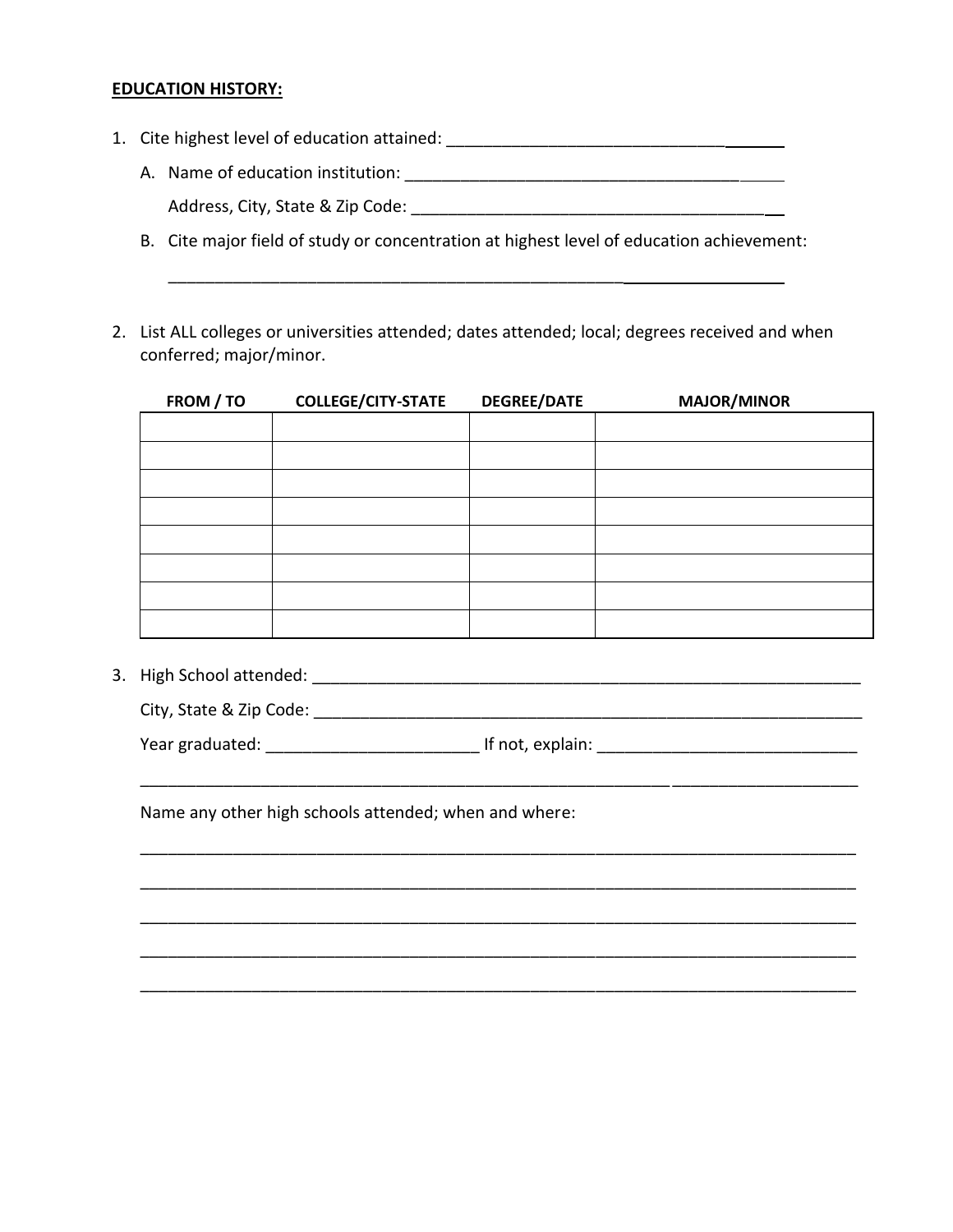#### **SPECIAL QUALIFICATIONS AND SKILLS:**

- 1. List any special licenses you hold, e.g. Peace Officer Certification, LCDC, etc., showing licensing authority, original date of issue, and date of expiration. 2. If you are fluent in a foreign language, indicate in each area your degree of fluency, i.e., excellent, good, fair. **Speaking** Language Understanding Reading **Writing**
- 3. List any other special skills(s) or qualification(s) you may possess.

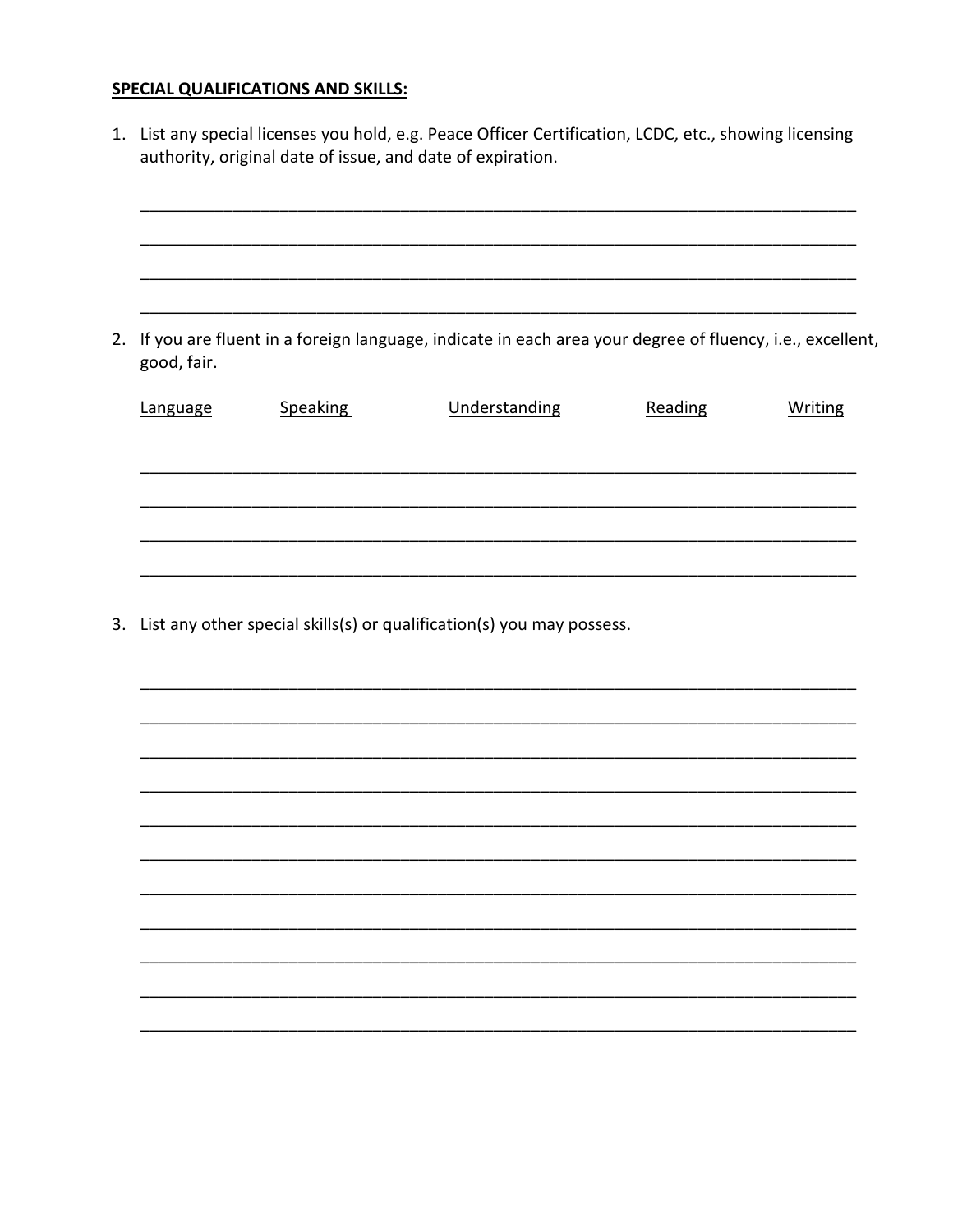### **ARREST, DETENTIONS, AND LITIGATIONS:**

|    | 1. Have you ever been arrested, detained by police, or summoned into court as a criminal<br>$No \square$ ; If so, describe below.<br>defendant? Yes □                                                  |  |  |  |  |  |
|----|--------------------------------------------------------------------------------------------------------------------------------------------------------------------------------------------------------|--|--|--|--|--|
|    | <b>Offense Charged</b><br>City/State & Arresting Agency<br>Date<br>Disposition                                                                                                                         |  |  |  |  |  |
|    |                                                                                                                                                                                                        |  |  |  |  |  |
| 2. | Are you currently on criminal or civil probation; or parole? Yes $\Box$ No $\Box$ ; If yes explain:                                                                                                    |  |  |  |  |  |
|    | 3. Have you ever been involved as a party in a civil litigation? Yes $\Box$ No $\Box$ ; If yes explain:                                                                                                |  |  |  |  |  |
|    |                                                                                                                                                                                                        |  |  |  |  |  |
| 4. | Have you ever been a victim/complainant of a criminal offense? Yes $\Box$ No $\Box$ ; If yes explain:                                                                                                  |  |  |  |  |  |
| 5. | Has your driver's license ever been revoked or suspended? Yes $\Box$<br>No <sub>1</sub>                                                                                                                |  |  |  |  |  |
|    | If so, give date, location, and reasons.                                                                                                                                                               |  |  |  |  |  |
| 6. | At the present time, are any members of your immediate family under legal supervision by this<br>agency and/or other jurisdiction? Yes $\square$ No $\square$ If so, identify person and jurisdiction. |  |  |  |  |  |
|    |                                                                                                                                                                                                        |  |  |  |  |  |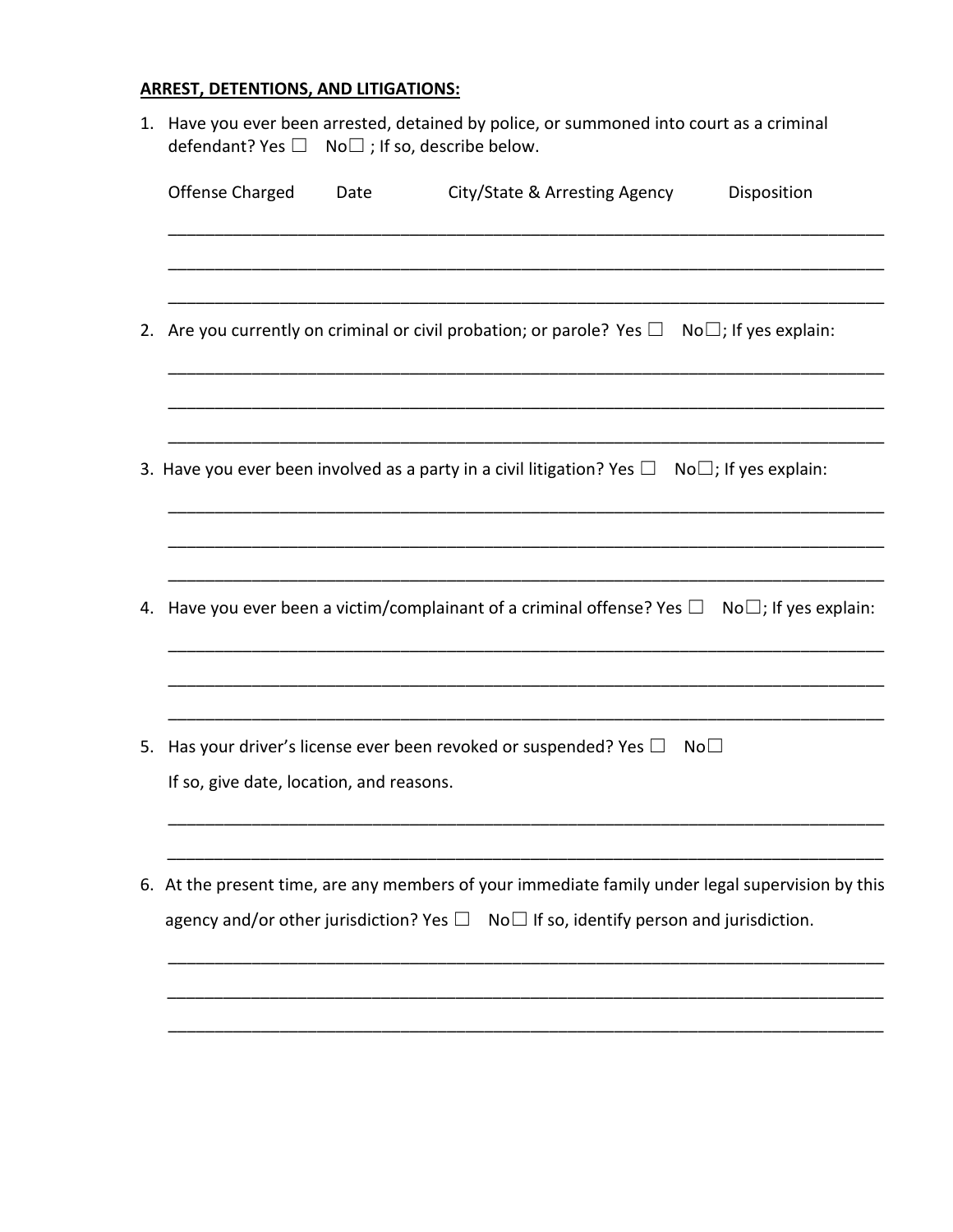#### PERSONAL DECLARATIONS:

1. Are there any reasons or circumstances, which would prevent you from fully performing the duties of a probation officer or agent of this probation department, including working evenings, nightshifts or weekends? Yes  $\square$  No $\square$ ; If yes, explain:

2. Are there any incidents in your life or details not mentioned herein which may influence this department's evaluation of your suitability for employment as an officer or agent of this department? [Use this section to further explain any other question(s) previously addressed]

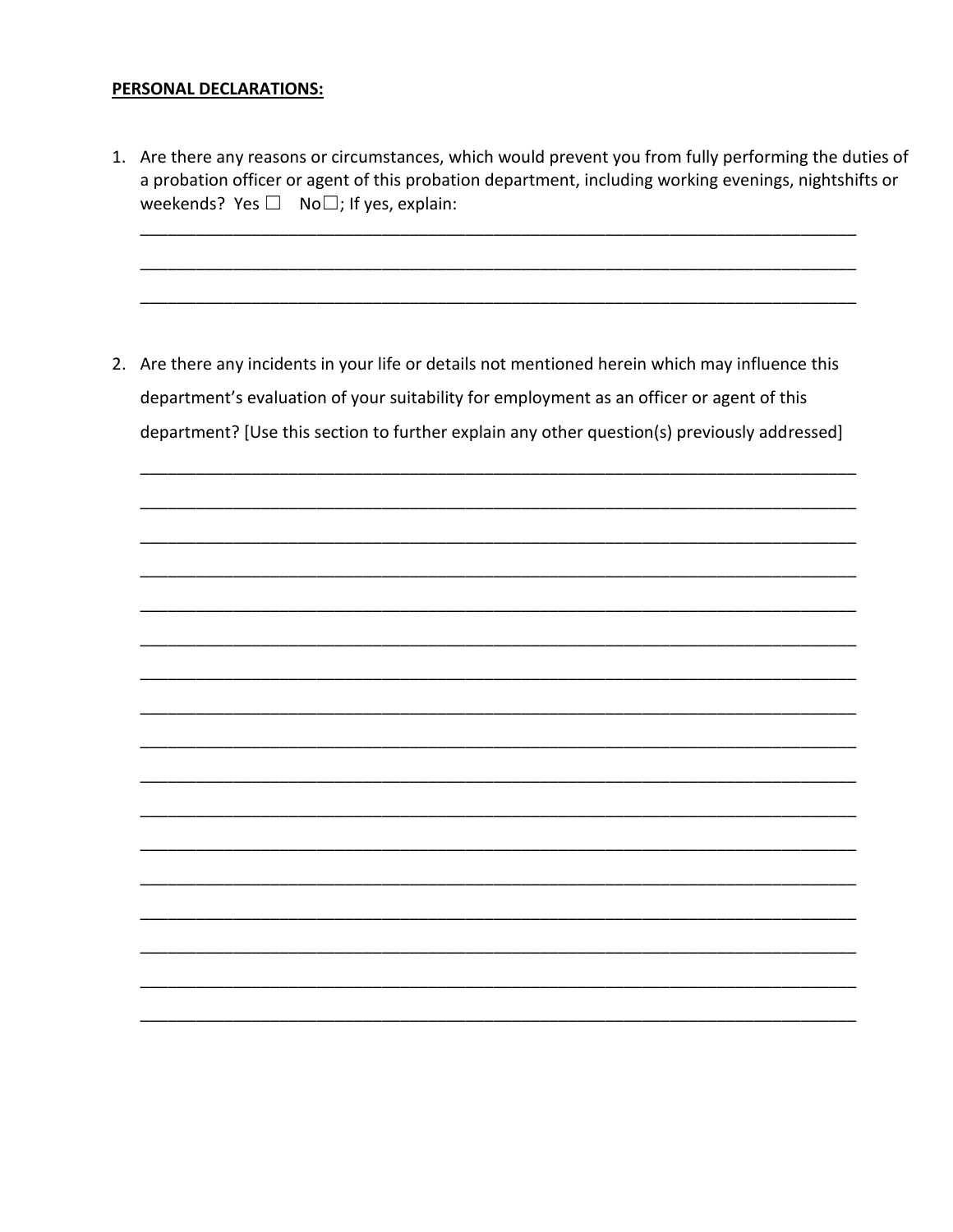**REFERENCES:** List five persons who know you well enough to provide current information about you. Please **DO NOT list relatives or former employers**.

|    | 1. Name: 1. 2008. 2009. 2010. 2010. 2010. 2010. 2010. 2011. 2012. 2014. 2016. 2017. 2018. 2019. 2010. 2011. 20                                                                                                                 |      |                                                                                                                                                                                                                                |     |
|----|--------------------------------------------------------------------------------------------------------------------------------------------------------------------------------------------------------------------------------|------|--------------------------------------------------------------------------------------------------------------------------------------------------------------------------------------------------------------------------------|-----|
|    | Address: <u>City</u>                                                                                                                                                                                                           |      |                                                                                                                                                                                                                                |     |
|    |                                                                                                                                                                                                                                |      | State                                                                                                                                                                                                                          | Zip |
|    |                                                                                                                                                                                                                                |      |                                                                                                                                                                                                                                |     |
|    |                                                                                                                                                                                                                                |      |                                                                                                                                                                                                                                |     |
|    |                                                                                                                                                                                                                                |      |                                                                                                                                                                                                                                |     |
|    |                                                                                                                                                                                                                                |      |                                                                                                                                                                                                                                |     |
|    |                                                                                                                                                                                                                                |      | State                                                                                                                                                                                                                          | Zip |
|    |                                                                                                                                                                                                                                |      |                                                                                                                                                                                                                                |     |
|    |                                                                                                                                                                                                                                |      |                                                                                                                                                                                                                                |     |
|    |                                                                                                                                                                                                                                |      |                                                                                                                                                                                                                                |     |
| 3. | Name: Name:                                                                                                                                                                                                                    |      |                                                                                                                                                                                                                                |     |
|    |                                                                                                                                                                                                                                |      |                                                                                                                                                                                                                                |     |
|    | Address: City                                                                                                                                                                                                                  |      | State                                                                                                                                                                                                                          | Zip |
|    |                                                                                                                                                                                                                                |      |                                                                                                                                                                                                                                |     |
|    |                                                                                                                                                                                                                                |      |                                                                                                                                                                                                                                |     |
|    |                                                                                                                                                                                                                                |      |                                                                                                                                                                                                                                |     |
|    | 4. Name: 1. 1999. The contract of the contract of the contract of the contract of the contract of the contract of the contract of the contract of the contract of the contract of the contract of the contract of the contract |      |                                                                                                                                                                                                                                |     |
|    | Address: City                                                                                                                                                                                                                  |      | <b>State</b>                                                                                                                                                                                                                   | Zip |
|    |                                                                                                                                                                                                                                |      |                                                                                                                                                                                                                                |     |
|    |                                                                                                                                                                                                                                |      |                                                                                                                                                                                                                                |     |
|    |                                                                                                                                                                                                                                |      |                                                                                                                                                                                                                                |     |
| 5. |                                                                                                                                                                                                                                |      |                                                                                                                                                                                                                                |     |
|    | Address: Analysis and the set of the set of the set of the set of the set of the set of the set of the set of the set of the set of the set of the set of the set of the set of the set of the set of the set of the set of th | City | State                                                                                                                                                                                                                          | Zip |
|    |                                                                                                                                                                                                                                |      |                                                                                                                                                                                                                                |     |
|    |                                                                                                                                                                                                                                |      | Years known: The control of the control of the control of the control of the control of the control of the control of the control of the control of the control of the control of the control of the control of the control of |     |

 $\overline{\phantom{a}}$